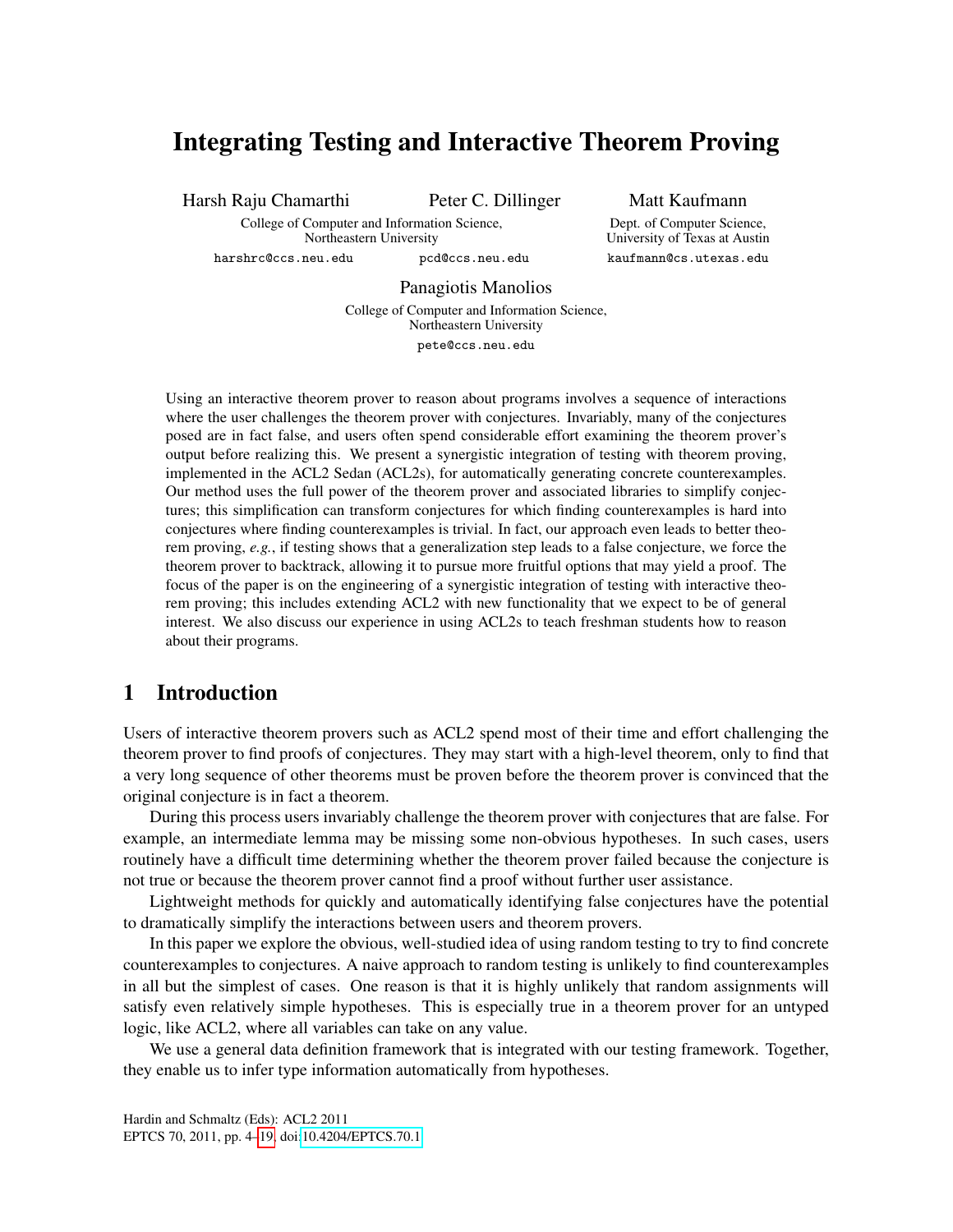Unfortunately, hypotheses are often much more complex than a sequence of type restrictions. Our first contribution shows how to overcome this problem by using the full power of ACL2 to simplify conjectures for better testing. While previous work has suggested that subgoals generated during the proof process can be tested independently, as far as we know, no one has ever described or designed a system that does this automatically for a fully featured interactive theorem prover. The effectiveness of our approach is magnified by the use of libraries, including not only general-purpose libraries developed by the user community over many years (*e.g.*, for reasoning about arithmetic and lists), but also domain-specific libraries developed for specific applications. Such libraries may contain rules, typically conditional rewrite rules, as well as other strategic guidance in the form of verified metatheoretic simplifiers, dynamically computed hints, and so-called *clause processors* to connect to external tools.

Some of the challenges we faced in integrating testing and theorem proving are due to the powerful proof procedures in ACL2, which can generate subgoals that differ radically from the goals they receive. For example, proof procedures may remove and introduce variables. How does one then take subgoal counterexamples and turn them into counterexamples for the original conjecture? Should we test every subgoal, or is there some disciplined way of testing select subgoals? Proof procedures may strengthen subgoals, making it possible to find counterexamples to subgoals derived from *true* conjectures. They may generate implied facts that are not part of a subgoal, but that we can profitably mine for useful information.

Proof procedures may also remove or modify "type" hypotheses (after all ACL2 is untyped, so "type" hypotheses are just regular hypotheses and, therefore, subject to rewriting and other forms of simplification). In fact, a variable may wind up having multiple type hypotheses associated with it; so what is the best strategy for generating random test cases that satisfy these hypotheses? The way we deal with these issues is described in Section [4.](#page-7-0)

Our second contribution is to show, perhaps surprisingly, that not only can theorem proving lead to better testing, but testing can lead to better theorem proving. For example, suppose that the theorem prover generalizes a goal, but subsequent testing shows that the resulting conjecture is not valid. Then we can force the theorem prover to backtrack so that instead of painting itself into a corner, the theorem prover can pursue more fruitful options that may yield a proof. In fact, this idea can be applied to several proof procedures within ACL2, and can also be used to help the theorem prover choose from a set of applicable proof steps. We describe this idea in Section [5,](#page-10-0) where we also present an example from the ACL2 regression suite.

Our third contribution, described in Section [6,](#page-11-0) consists of enhancements related to the *computed hint* mechanism of ACL2 required for the integration of testing with theorem proving. The first enhancement involves changing ACL2 so that it records the reasons for eliding variables. We need this information to generate counterexamples for top-level conjectures from subgoal counterexamples. This enhancement is discussed in Section [4.](#page-7-0) The remaining three enhancements are to the *computed hint* mechanism in ACL2. Computed hints are a very powerful mechanism that allow users to compute hints dynamically, by examining the subgoals ACL2 generates during the theorem proving process. The first enhancement to computed hints is that they are now given access to various sources of derived facts that are not part of a subgoal, but that can be quite useful for testing. The second enhancement, which we call *override-hints*, provides a kind of meta-programming capability for computed hints that allows us to add testing hints dynamically to interesting subgoals, without interfering with user-provided hints. The third enhancement to computed hints, *backtrack hints*, permits a limited form of backtracking. We expect that these enhancements will be of use to the wider ACL2 community, and may be of interest to developers of other theorem proving systems.

Our fourth contribution involves the implementation and evaluation of the work presented in this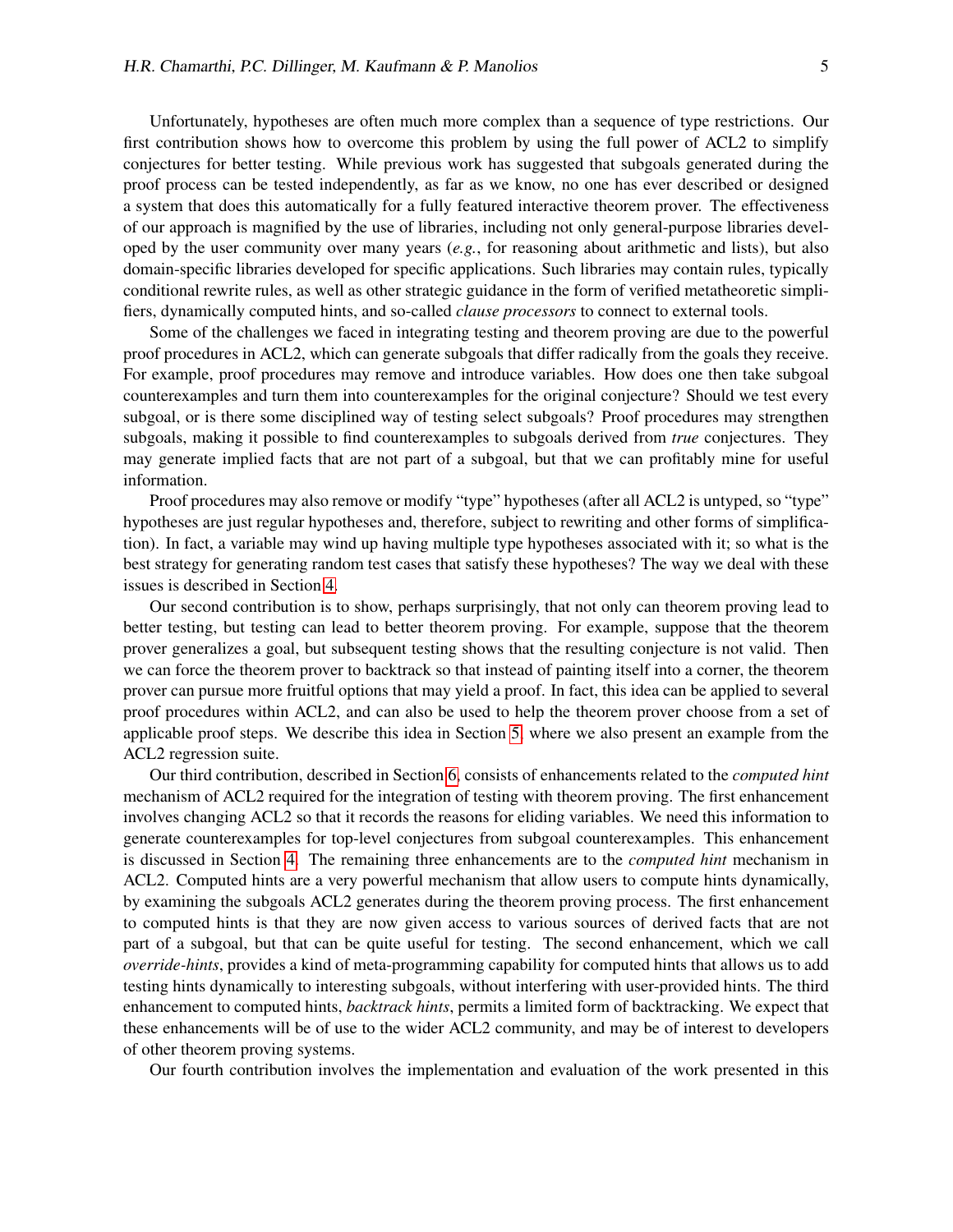paper. All of our work has been implemented in ACL2s, the ACL2 Sedan [\[10\]](#page-14-0). ACL2s uses ACL2 as its core reasoning engine, but was designed with particular emphasis on usability by a wide range of users. In particular, ACL2s provides a modern integrated development environment in Eclipse, supports several *modes* of interaction, and incorporates a powerful automated termination analysis engine [\[25\]](#page-15-1). ACL2s is freely available, and well-supported. These enhancements have made it possible for us to use ACL2s to teach hundreds of freshman students at Northeastern University how to reason formally about programs.

The work in this paper is motivated by our experience teaching college freshmen. Even advanced freshmen have not been exposed to the idea of program verification. However, all of the students do know how to program and how to evaluate a program on concrete inputs. Therefore, it is easy to explain how to falsify a conjecture with testing: find inputs such that evaluating the conjecture with these inputs yields *false*. A conjecture is true if no such inputs exist. This is a good way of teaching students about specification in a way that directly connects what they know, namely evaluation, to the new notions of specification and verification. When they first start, they often make silly mistakes, specifying conjectures that they mistakenly think are true. Therefore, tools that automatically falsify conjectures and provide witnesses that students can evaluate can serve an important pedagogical role.

We have designed our testing framework with both beginners and experts in mind. The interfaces are as simple as possible. In fact, no special incantations are required to use testing. In ACL2s, it will just happen automatically. We have successfully used ACL2s augmented with testing in our freshman classes. We expect our work to make ACL2s a more useful tool for students as well as the wider community. We briefly discuss our experiences in Section [7.](#page-12-0)

# 2 Related Work

#### 2.1 Counterexample Generation in Interactive Theorem Provers

Random Testing is a well-studied, scalable, lightweight technique for finding counterexamples to executable formulas. Random testing has been widely adopted in the functional language community, as seen by the recent success of QuickCheck [\[8\]](#page-14-1). The theorem-proving community has also embraced random testing, for example in Isabelle/HOL [\[1\]](#page-14-2), Agda [\[11\]](#page-14-3) and PVS [\[26\]](#page-15-2). The other standard technique for generating counterexamples for a conjecture is to use a SAT or SMT solver. This requires translating from a rich, expressive logic to a restricted logic with limited expressiveness. The major constraint on such approaches is that a counterexample to the translated formula should also be a counterexample to the original formula. However, the absence of a counterexample does not imply that the conjecture is true. Some tools making use of the above technique are Pythia [\[27\]](#page-15-3), SAT Checking [\[28\]](#page-15-4), Refute [\[29\]](#page-15-5) and Nitpick [\[2\]](#page-14-4). Another line of work translates to SAT or other decidable fragments of first order logic for which efficient decision procedures exist, but only when the original conjecture is in fact expressible in the decidable fragment [\[23,](#page-15-6) [24,](#page-15-7) [15\]](#page-15-8). ACL2 has included a related capability since 1995, when BDDs with rewriting were integrated into ACL2 [\[18\]](#page-15-9). The work mentioned above has the same goal as our work: to exhibit counterexamples to false conjectures. However, unlike our work, none of the above mentioned approaches is a fully automated method that uses an interactive theorem prover to generate counterexamples for arbitrary executable conjectures.

#### 2.2 Combining testing and theorem proving

One of the first convincing examples of combining testing and proving was carried out using Agda [\[11\]](#page-14-3), although the ideas for combining formal specifications (and tools) and testing date back to at least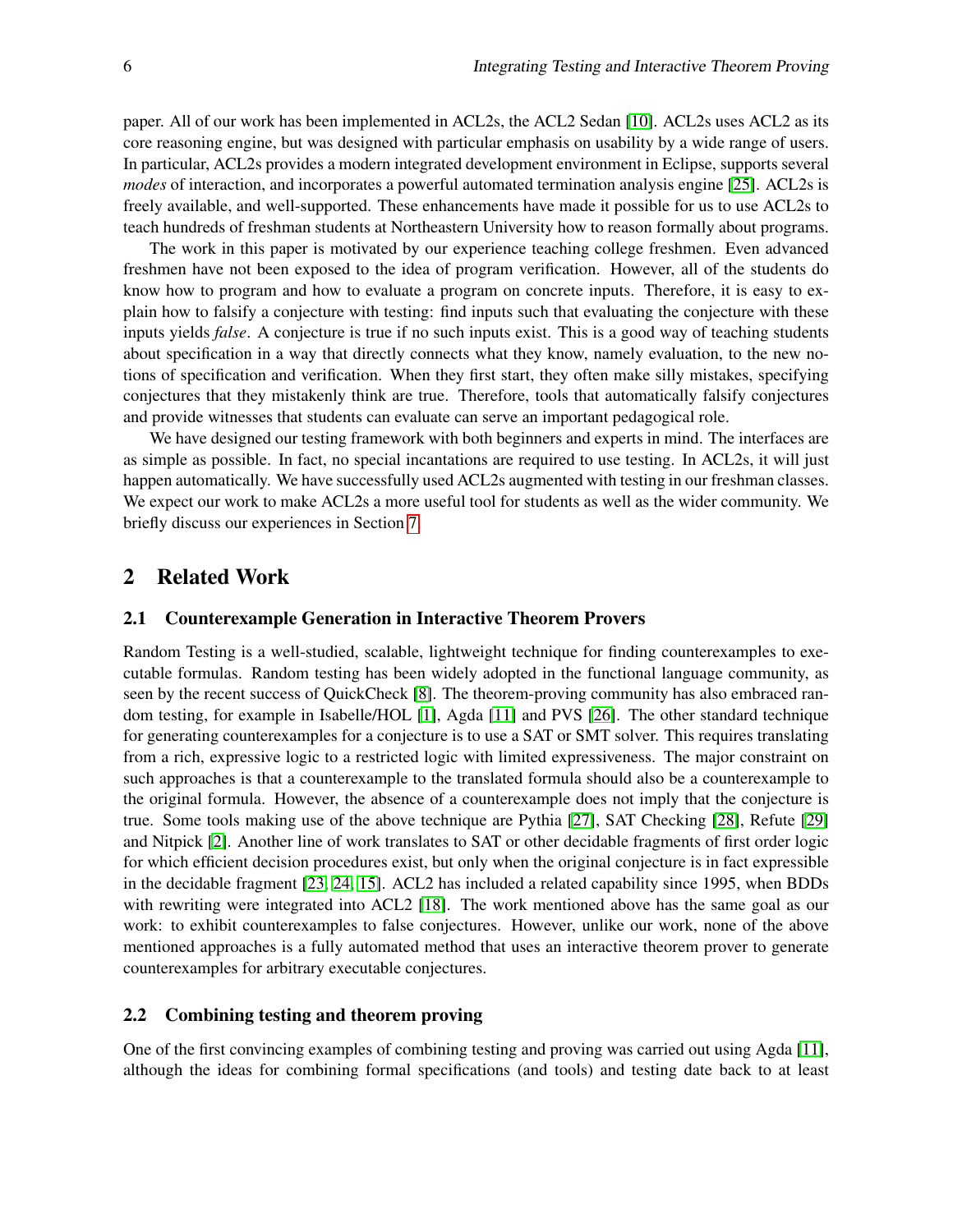1981 [\[6\]](#page-14-5). In Agda, random testing is used to check for counterexamples to the top-level goal, and the authors suggest that the user could also manually apply random testing to subgoals. However, in contrast to our work, the integration of testing is not automatic.

There has been a lot of work on employing formal methods technology to perform model-based testing since the seminal work of Dick and Faivre [\[9\]](#page-14-6). We restrict our attention to some recent work leveraging theorem provers towards this goal. In the tool HOL-TESTGEN [\[4\]](#page-14-7), specifications are analyzed symbolically (unfolding definitions) using Isabelle/HOL to derive formulas in conjunctive normal form. To handle recursion, a *uniformity hypothesis* [\[14\]](#page-15-10) is used to bound the number of unfoldings. After minimization, the resulting formulas, called symbolic test-cases, are grounded using random or userspecified test-data generators. Particular emphasis is put on interactive control of *test hypotheses* (derived from *uniformity and regularity hypotheses*) for tractable testing. A similar tool with less focus on user interaction is FocalTest [\[5\]](#page-14-8). FocalTest transforms a top-level property into a set of elementary properties (normal form) which are independently tested by use of random test-data generation. Transforming a specification into a normal form can be viewed as a form of case-analysis. ACL2's proof procedures accomplish much more than just case-analysis; in particular, rewrite rules programmed in ACL2 by userspecified lemmas or lemmas in standard libraries contribute greatly to the effectiveness of our integrated testing.

An obvious difference between our implementation and the aforementioned systems is that they do not use the result of the testing process to influence the theorem proving process. In the context of ACL2, there has been previous work with the goal of preventing the prover from performing "bad" generalizations. In [\[12\]](#page-14-9), Erickson describes an extension to ACL2 allowing it to backtrack from a failed proof to alternative proof strategies. Erickson's procedure works by initially calling the simplifier (bash) to process the original goal, returning an equivalent list of clauses. The procedure then attempts to refute each clause. This involves unwinding the recursive functions to some finite depth and sending the resulting formula to bash. The failure of the simplifier to prove the formulas is used to control backtracking during generalization. Although we share the common goal of improved theorem proving, there are a number of differences. Adopting Erickson's approach requires significant changes to the main prover loop. His implementation can handle arbitrary ACL2 conjectures, even *constrained* functions, unlike us. We employ a sound technique of using evaluation (testing) to control the backtracking, whereas Erickson's procedure uses the bash simplifier, which potentially can fail to prove a *true* clause, thus resulting in preventing a potentially "good" generalization.

Our approach seamlessly integrates ACL2 theorem proving with testing, with a high level of automation. In the context of interactive theorem proving, we know of no previous work for which reasoning and testing are tightly integrated with each automatically informing the other.

# <span id="page-3-1"></span>3 Test Generation

ACL2 formulas tend to be executable; hence testing in ACL2 simply involves executing a formula under an instantiation of its free variables.<sup>[1](#page-3-0)</sup>

For testing to be effective, the variables should be bound to values satisfying the "type-like" hypotheses of the formula. While ACL2 is syntactically *untyped*, the ACL2 value universe is divided into 14 pairwise-disjoint "primitive types" which include  $\{0\}$ , the positive integers, the positive non-integer rationals, the negative integers, the negative non-integer rationals, the complex rationals,  $\{nil\}$ ,  $\{t\}$ , other symbols, null-terminated non-empty lists, conses that are not null-terminated lists, strings, characters,

<span id="page-3-0"></span><sup>&</sup>lt;sup>1</sup>Many other theorem provers also provide various levels of support for executing formulas.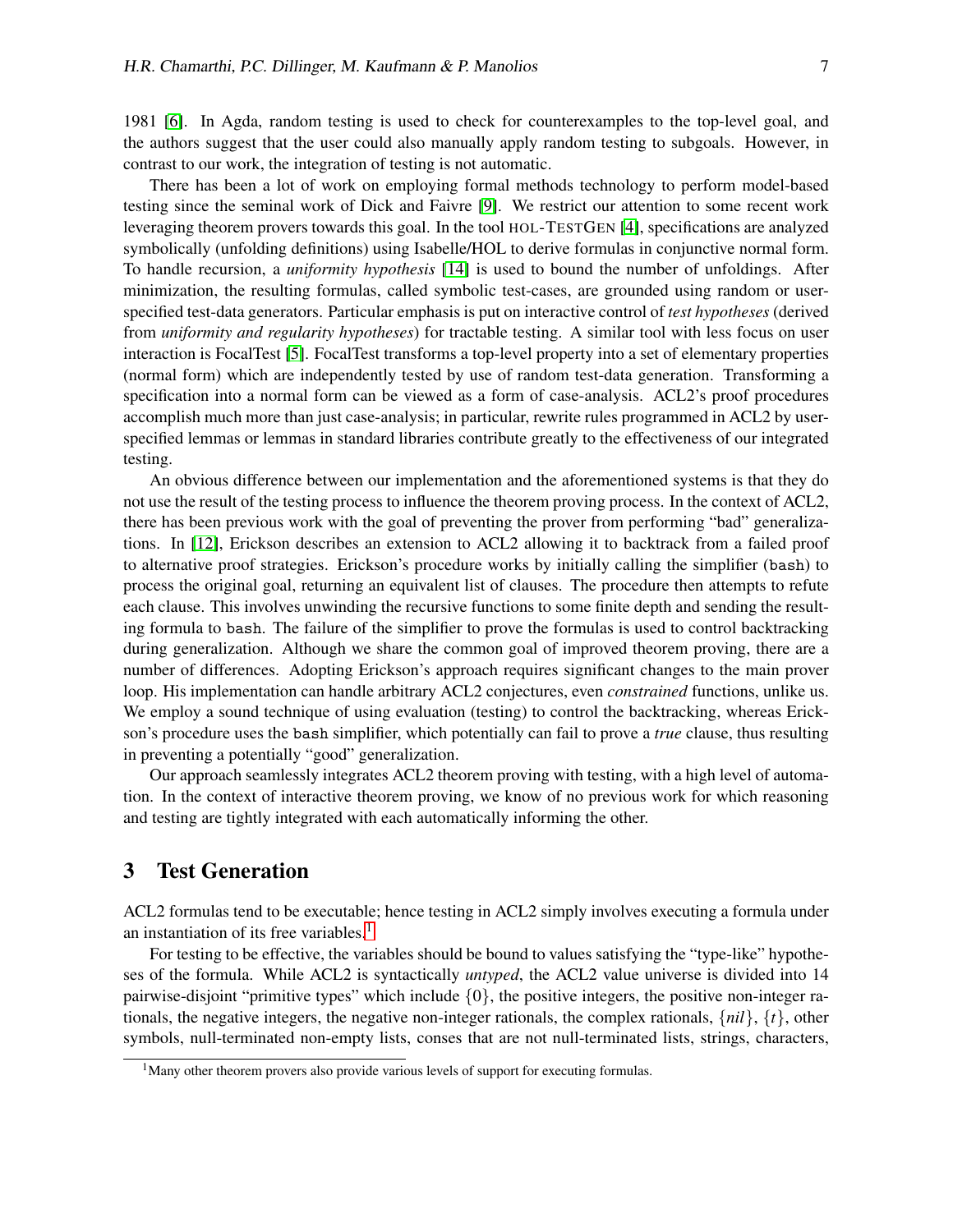and everything else (the universe is not closed). ACL2 users provide the prover with type information by specifying type constraints (hypotheses such as  $(\text{string } x)$ ).

One cannot create new *types* in ACL2, in the sense that one cannot define a new non-empty set of values that provably extends the ACL2 value universe. Rather, one defines a "type" by defining a predicate that recognizes a subset of the ACL2 universe (*e.g.*, true-listp).

ACL2s includes a data definition framework [\[7\]](#page-14-10) that supports and automates the generation of such user-defined data types. For example, the following form defines a list of integers (loi).

```
(defdata loi (listof integer))
```
Given the above form, ACL2s will automatically generate a *type predicate* loip, which recognizes lists of integers. The data definition framework also supports testing by generating nth-loi, a type enumerator that maps natural numbers into lists of integers. In general, a *type enumerator* for type *T* is a surjective function from natural numbers to *T*. ACL2s will automatically generate a type enumerator for any new data types defined using the data definition framework. The type predicate and enumerator are generated using a syntax-directed translation. We say that *foo* is a 'type', recognized by the data definition framework, if there exists a predicate function, foop, and an enumerator function, nth-foo. If *foo* is a 'type', it can be used in a defdata form to define another 'type'. In the above example, *integer* is used to define a list of integers (*loi*).

ACL2s also proves certain theorems and updates a global table maintaining metadata for existing datatypes, *e.g.*, it will prove and then record that loi is a subtype of true-list. Below we show what loip and nth-loi evaluate to on simple examples.

 $(loip '(-1 -23 -42 7 13)) = T$  $(nth-1oi 26945) = (24 -5 1 0)$ 

The data definition framework in ACL2s provides type enumerators for the primitive types and for basic ACL2 types that are combinations of primitive types (*e.g.*, the natural numbers, integers, rationals, and lists). Each data object in the ACL2 universe is treated as a singleton "type", *i.e.*, a set with just one element, the data object itself. The type which represents all of the ACL2 universe is called *all*; every type is thus a subset of *all*. Also fully supported are user-defined union types, product types, list types, set types, record types, and enumerated types. ACL2s even supports custom types (*e.g.*, prime numbers), but then the burden of generating the enumerator falls on the user. Table [3](#page-3-1) gives a synopsis of the main features of the data definition framework.

To enable effective testing, one should use type predicates understood by the data definition framework (*e.g.*, loip) to specify the types of the free variables in the hypotheses of a conjecture. The corresponding type enumerator (*e.g.*, nth-loi) can then be used to generate test samples. There are many ways in which test generation can proceed. For example, we can enumerate test instances up to a certain size (bounded exhaustive testing); we can randomly sample (random testing); we can do both. Currently, the default is to randomly sample. Furthermore, the separation of concerns between enumerators and random number generators also gives us the flexibility to choose any kind of random distribution. Currently we have support for pseudo-geometric and pseudo-uniform random distributions.

To show the testing framework in action, we pick a classic example. After defining rev, the user tests that taking the reverse of a reversed list gives back the original list:

<span id="page-4-0"></span><sup>2</sup>The enumerator given as an example for custom type *prime* uses the sieve of Eratosthenes, to find all prime numbers less than a given bound. One naive upper bound of  $(nth-prime n)$  is  $2^{n+1}$ , for  $n \geq 1$ .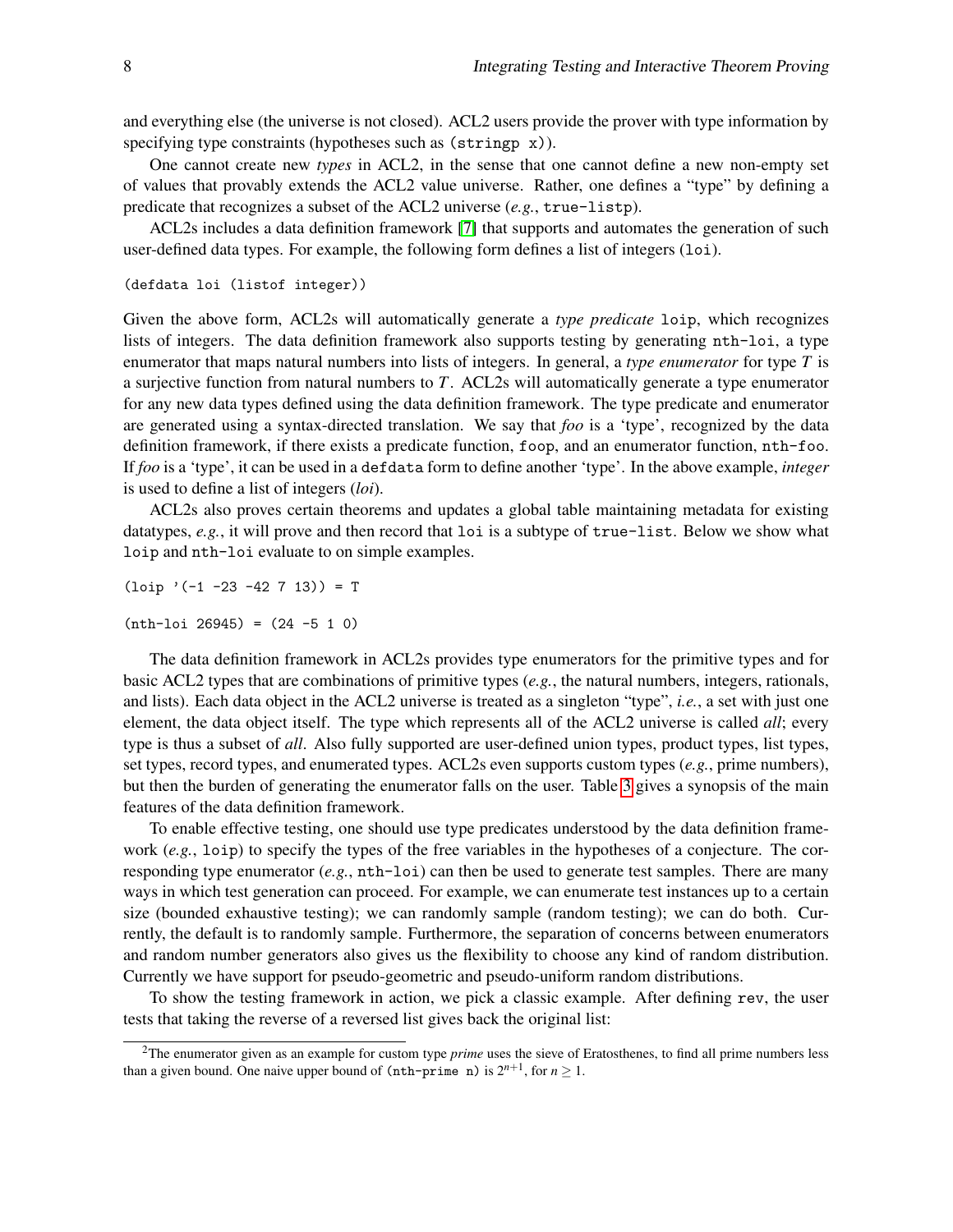| <b>Feature</b>                  | <b>Example</b>                                                  |
|---------------------------------|-----------------------------------------------------------------|
| <b>Enumerated Types</b>         | (defdata RGB (enum '(red green blue)))                          |
| Union Types                     | (defdata BorC (oneof boolean character))                        |
| Product Types                   | (defdata NP (cons nat (cons pos (cons neg nil))))               |
| Types with Macros               | (defdata NP (list nat pos neg))                                 |
| List Types                      | (defdata loi (listof integer))                                  |
| Set Types                       | (defdata points (set (list x-pos y-pos)))                       |
| Record Types                    | (defdata pg-tbl-entry (record (valid . boolean)                 |
|                                 | (protection . boolean)                                          |
|                                 | $(ppage-addr . p-addr))$                                        |
| Recursive Types                 | (defdata tree (oneof 'Leaf                                      |
|                                 | (Node (id . symbol)                                             |
|                                 | (left . tree)                                                   |
|                                 | (right . tree))))                                               |
| <b>Mutually Recursive Types</b> | (defdata                                                        |
|                                 | (sexp (oneof symbol integer slist))                             |
|                                 | (slist (oneof nil (cons sexp slist))))                          |
| <b>Custom Types</b>             | $(\text{defun prime})$ $(x)$<br>$(\text{defun nth-prime } (n))$ |
|                                 | (and (natp x)<br>(nth n (sieve (upper-bound n)))                |
|                                 | $(=(num-divisors x) 2)))$                                       |

Figure 1: Data definition framework - Examples<sup>[2](#page-4-0)</sup>

```
(defun rev (x)
  (if (endp x)
      nil
    (\text{append (rev (cdr x)) (list (car x))))(top-level-test? (equal (rev (rev x)) x))
The result is the following output:
Random testing with type alist ((X . ALL))
We falsified the conjecture. Here are counterexamples:
 -- (X 0)-- (X "ba")
Cases in which the conjecture is true include:
 -- (X NIL)
-- (X (U |h|))
...
```
The above output snippet tells us that *x* was randomly instantiated with type *all* and for  $x = 0$  and  $x =$ "ba", the value of (rev (rev x)) is not equal to the value of x. This illustrates a common mistake made by new users: ACL2 is a logic of total functions, but new users often assume that a conjecture is restricted to the domain of interest when specifying conjectures. The logic needs all assumptions to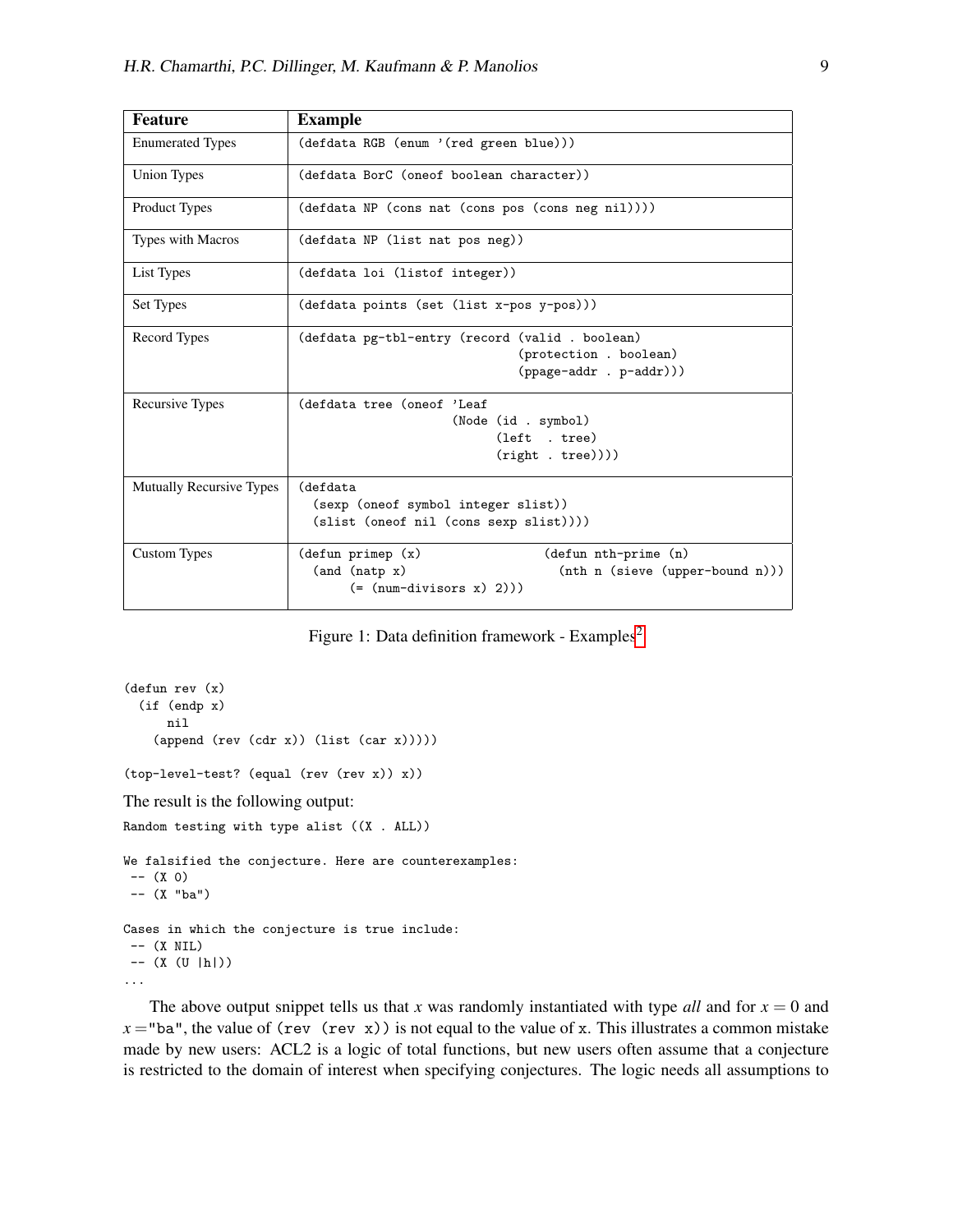be given explicitly. Notice that we not only generate counterexamples, but we also generate *witnesses*: examples which satisfy both the hypotheses (none in this case) and conclusions of conjectures. In the above example, the witnesses are the empty list, nil, and the symbol list,  $(U | h|)$ . By comparing witness and counterexamples, the user can easily add the missing type hypothesis:

```
(top-level-test? (implies (true-listp x)
                          (equal (rev (rev x)) x)))
Top-level-test? now reports only witnesses:
Random testing with type alist ((X . TRUE-LIST))
Cases in which the conjecture is true include:
-- (X (23 -1 0))-- (X (|a| 0 NIL))We tried 100 random trials, 100 (99 unique) of which satisfied the hypotheses.
```
Of these, none were counterexamples and 99 were witnesses.

Notice that in the original conjecture no type restriction is specified. Hence, random instances for x are selected from the entire ACL2 universe, *i.e.*, x is of type *all*. In the modified conjecture, however, the framework automatically extracts the type restriction that x is a *true-list* from the hypothesis and generates only examples of the desired type. Thus, we are guaranteed that no test passes trivially, merely because the hypotheses were not satisfied; *i.e.*, there are no vacuous witnesses. The framework "understands" and syntactically extracts two types of type restrictions:

- 1. *Datatype hypotheses* such as (loip x) where *loi* is a 'type', *i.e.*, it has a corresponding enumerator function (*i.e.*, nth-loi).
- 2. *Equality hypotheses* such as (equal x 42) which is the strongest type restriction possible, where a variable can take only one value (the case of a singleton type).

Often type restrictions are more complex than *datatype hypotheses*; we consider a variation of another classic example [\[9\]](#page-14-6) below. A triangle is a triple of positive integers (recognized by type predicate posp), representing its three sides, with each side less than the sum of the other two sides.

```
(defdata triple (list pos pos pos))
(defun trianglep (v)
  (and (triplep v)
       (< (third v) (+ (first v) (second v)))
       (< (first v)) (+ (second v)) (third v)))
       (< (second v) (+ (first v) (third v)))))
```
The shape function determines whether its argument is an equilateral, isosceles, scalene or illegal triangle.

```
(defun shape (v)
  (if (trianglep v)
      (cond ((equal (first v) (second v))
             (if (equal (second v) (third v))
                 "equilateral"
               "isosceles"))
            ((equal (second v) (third v)) "isosceles")
            ((equal (first v) (third v)) "isosceles")
            (t "scalene"))
   "error"))
```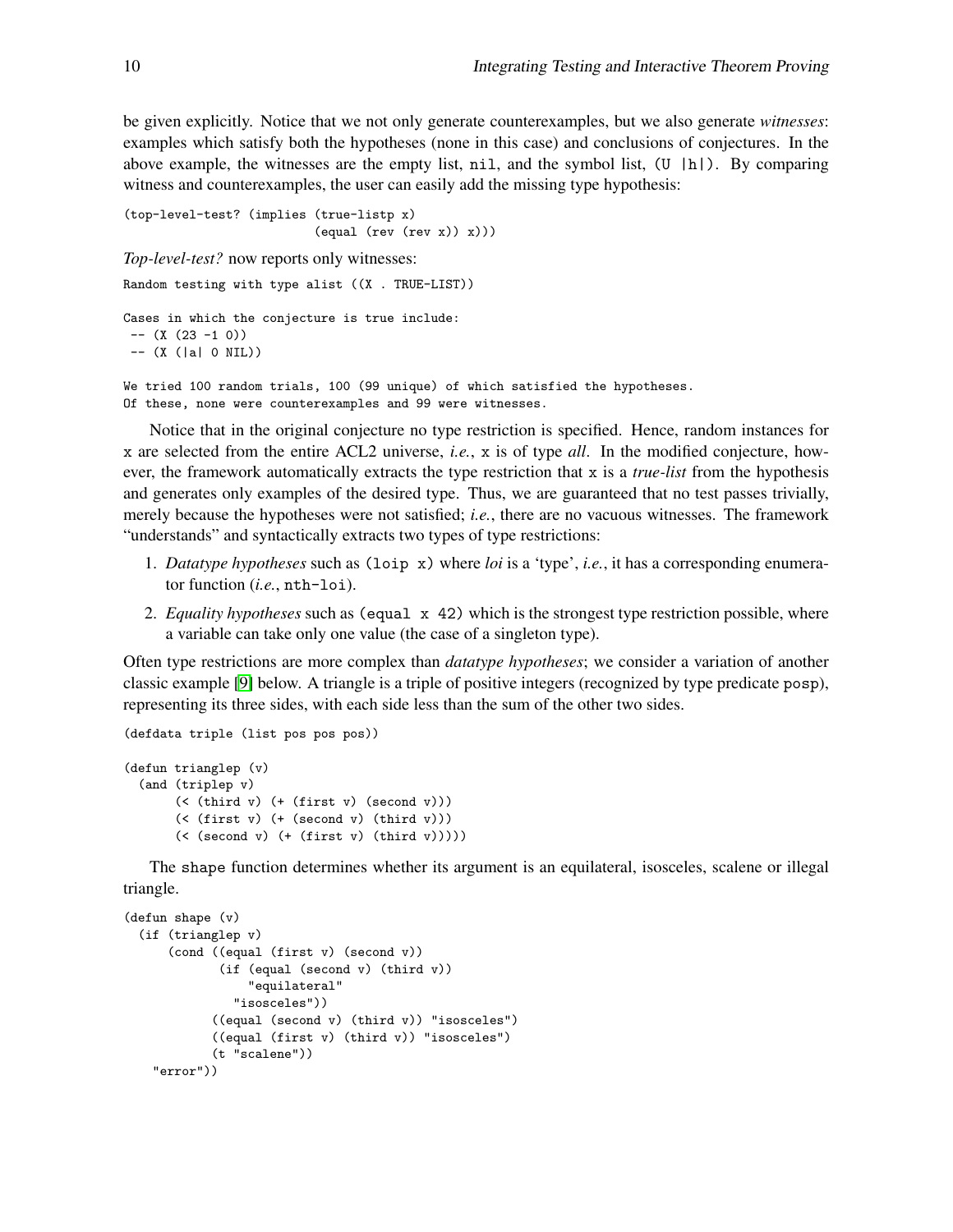Consider the conjecture that there are no isosceles triangles whose third side is the product of the other two sides and is greater than 256.

```
(top-level-test?
 (implies (and (triplep x)
               (trianglep x)
               (> (third x) 256)
               ( = (third x)(* (second x) (first x))))(not (equal "isosceles" (shape x)))))
=⇒
Random testing with type alist ((X . TRIPLE))
```
We tried 10000 random trials, none of which satisfied the hypotheses.

Straightforward random testing (top-level-test?) fails miserably, because even though we pick up that x is of type *triple* and randomly instantiate it, it is very hard to satisfy the extra constraints on x. Consider the probability of finding a counterexample to the conjecture by randomly generating positive integer values *a*, *b*, and *c* for the first, second, and third side of the triangle, respectively. Let us assume that we are using a uniform distribution over the numbers  $[1..k]$ . For the case that  $c > 1$  is equal to one of the other two (*a* and *b*), the probability that we guess a counterexample (ignoring the condition  $c > 256$ ) is  $\frac{2}{k^2}$  because one of *a*,*b* has to be equal to *c* and the other has to be equal to 1. For the case that  $a = b$ , then *c* must be a square number and then there is only one choice for *a*,*b*, namely  $\sqrt{c}$ , so the probability then *c* must be a square number and then there is only one choice for *a*,*b*, namely  $\sqrt{c}$ , so the pro that we select a counterexample is  $\leq \frac{1}{k^2}$  $\frac{1}{k^2}$ . Once we take the *c* > 256 constraint into account, we see that the probability of generating a counterexample is less than  $\frac{1}{32,678}$ . A constraint solver might help find counterexamples, but this is an undecidable problem in general. In the next section, we show how to make use of an interactive theorem prover to tackle complex constraints like the above.

Enable testing in ACL2: To use the testing framework in its minimalist setting, submit, in an ACL2 session, the following two forms<sup>[3](#page-7-1)</sup>.

```
(include-book "<acl2s-modes-src-dir>/acl2-datadef/top")
(set-acl2s-random-testing-enabled t)
```
# <span id="page-7-0"></span>4 Improved Random Testing with Theorem Proving

In this section, we show how to use the full power of the ACL2 theorem prover to simplify conjectures for better testing. The main idea is to let ACL2 use all of the proof techniques at its disposal to simplify conjectures into subgoals, and then to test those subgoals. The challenge is that ACL2 employs proof procedures that often generate radically transformed subgoals. We describe some of these issues and our solutions in this section.

First, let us step back and quickly review the organization of the ACL2 theorem prover. ACL2 keeps track of a set of goals to be proved, starting with the top-level conjecture. A goal may be processed by a collection of proof techniques, each of which uses the *world*, which is a database containing all the current axioms, theorems, and definitions. These proof techniques are tried on a given goal, in order, until one succeeds by producing a (possibly empty) set of new subgoals. If none succeeds, then

<span id="page-7-1"></span><sup>3</sup>Typically, if you install ACL2s (eclipse plugin), *acl2s-modes-src-dir* is located in <eclipse-dir>/plugins/.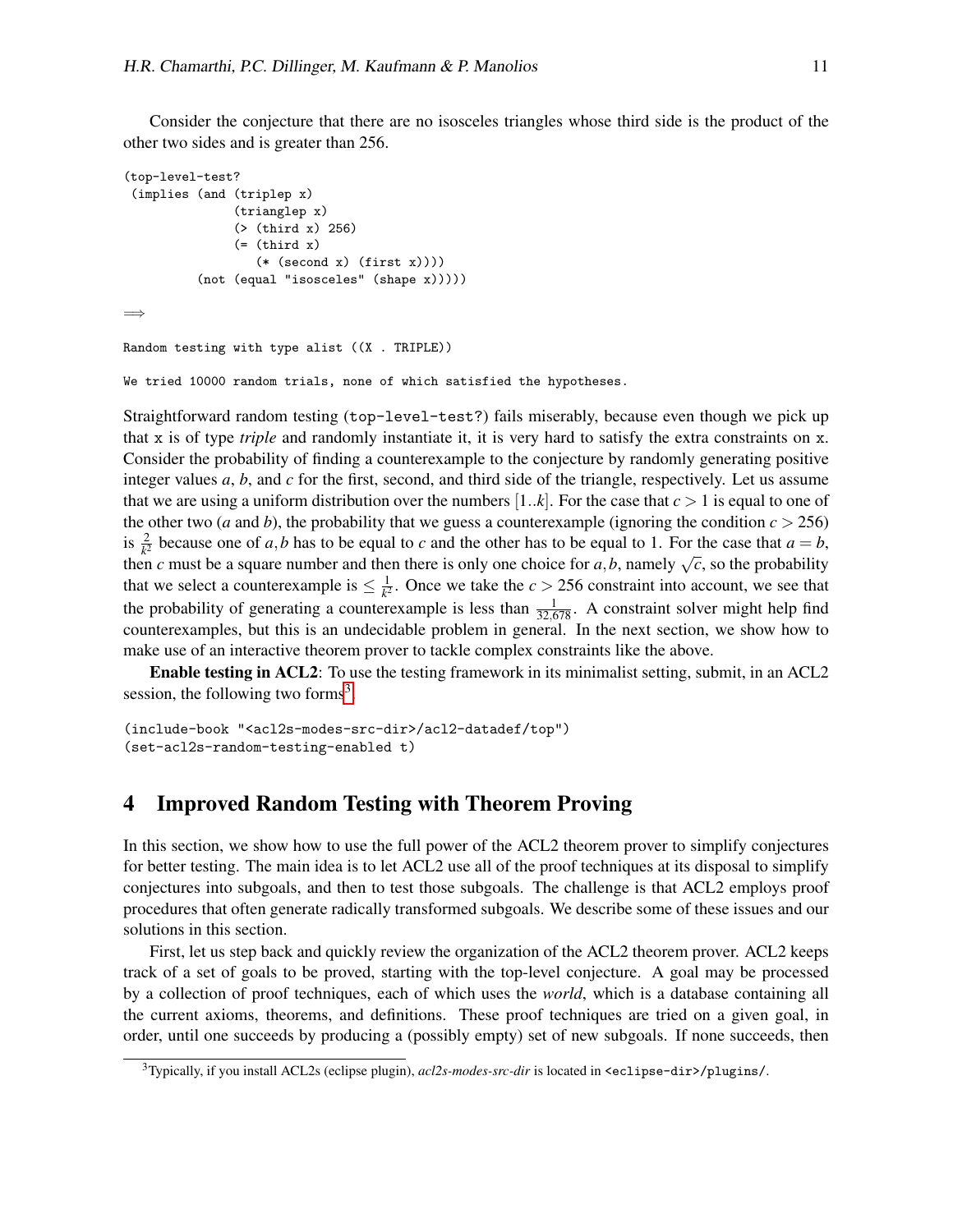the goal is pushed into a *pool* of formulas to be proved by induction. This organization is called the *waterfall* [\[3,](#page-14-11) [16,](#page-15-11) [21\]](#page-15-12). The original conjecture is proved when the pool has been fully drained.

Space limitations do not allow us to describe fully the waterfall and its proof techniques. Instead we will focus on two of the proof techniques in this section, *simplification* and *destructor elimination*. Simplification is quite complicated. It includes decision procedures for propositional logic, equality, uninterpreted functions, and rational linear arithmetic. It uses type information and forward chaining rules to deduce a *context* of derived facts. It uses conditional rewriting rules and metafunctions (which can be thought of as user-provided, verified theorem provers). It uses if-normalization to convert formulas to a set of equivalent (but simpler) formulas. Such simplification techniques are carefully controlled using heuristics developed over many years.

The first issue is what subgoals to test. We do not test every subgoal, because simplification may generate subgoals that can be further simplified. Instead, we test *checkpoints*, subgoals that users of ACL2 are encouraged to examine when their proof fails [\[16\]](#page-15-11). Only subgoals that cannot be further simplified are identified as checkpoints, and ACL2 has a mechanism that supports examination of key checkpoints. Testing at checkpoints makes sense because case analysis has been applied, providing more specific guidance in locating counterexamples.

The next issue is that ACL2 proof procedures may remove and/or introduce variables. For example, simplification can decide to replace a variable by an equivalent expression. The *destructor-elimination* proof technique may remove and introduce variables at the same time, as happens when ACL2 tries to prove the following conjecture, which is identical to the one from the previous section.

```
(thm (implies (and (trianglep x)
                   (> (third x) 256)
                   ( = (third x)(* (second x) (first x))))(not (equal "isosceles" (shape x)))))
```
We note that our integration of testing into ACL2s does not require new syntax to be learned; users invoke *thm* as before. The prover opens up the definitions of shape, trianglep and triplep and uses case analysis, reducing the above "Goal" to three subgoals. After several simplification steps and a few rounds of destructor elimination on one of these subgoals, we have the following subgoal, for which testing easily yields a counterexample.

```
Subgoal 3'4'
(IMPLIES (AND (INTEGERP X1)
              (50 X1)( ( + 2 X1))
              (< 256 X1))
         (EQUAL X1 1)).
Random testing "Subgoal 3'4'" with type alist ((X1 . POS))
We falsified the conjecture. Here are counterexamples:
 --(X (429 1 429))...
```
Notice that the theorem prover simplified away two variables representing two sides of the triangle, thus drastically simplifying the constraints. As we saw previously, for the original conjecture the probability of finding a counterexample if we randomly assign positive integers to the three sides using a uniform distribution over [1..*k*] was  $\leq \frac{2}{k^2}$  $\frac{2}{k^2}$ . By using the theorem prover, we generated the subgoal above, where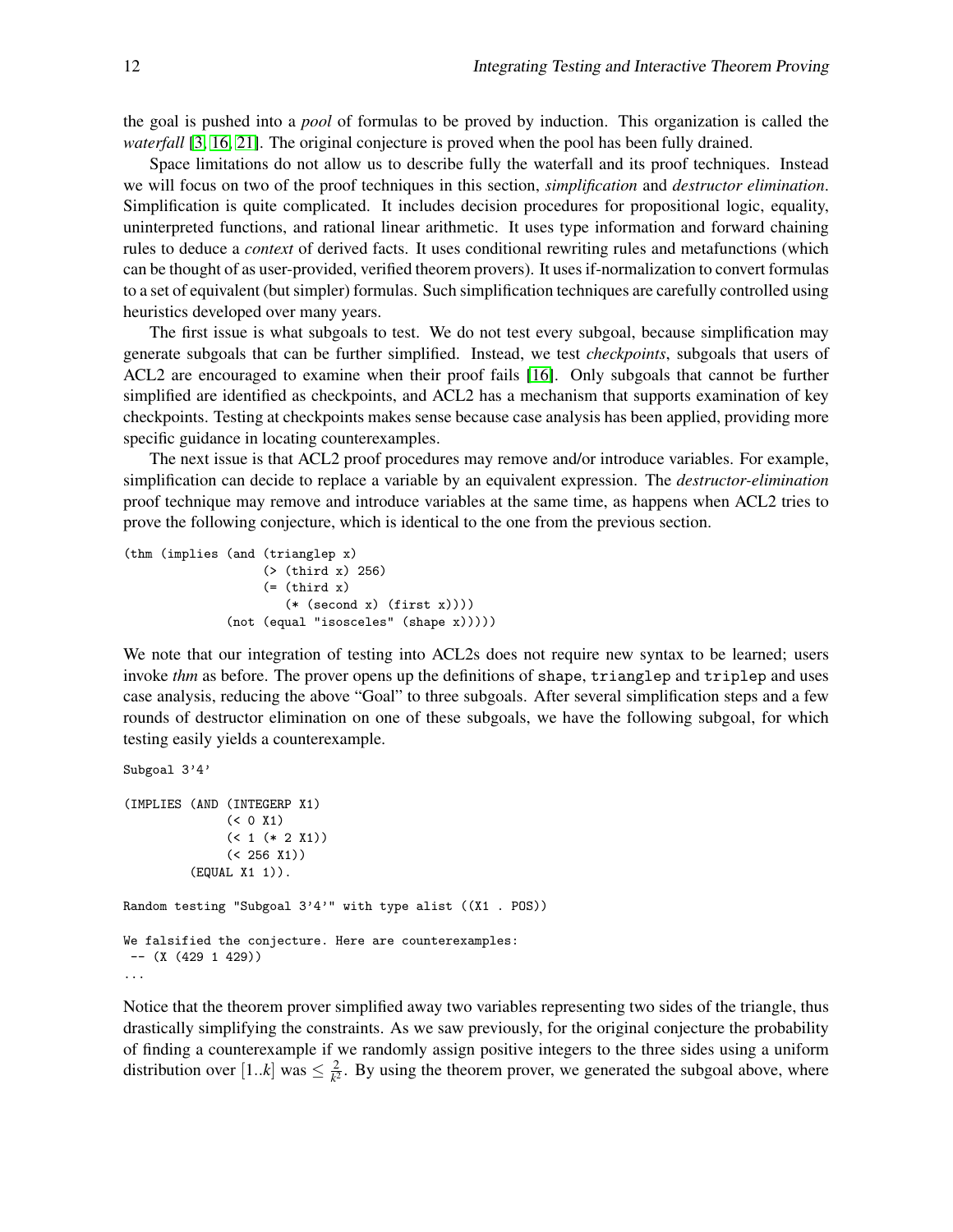the probability of finding a counterexample approaches 1 as  $k$  goes to  $\infty$ . Apart from case-analysis and destructor elimination, the primary simplification is due to the presence of libraries of lemmas (notably arithmetic-5 [\[22\]](#page-15-13)). In this respect interactive theorem proving has a huge advantage over other tools routinely combined with testing, especially considering the fact that most interactive theorem provers have good library support.

Experience suggests that presenting a counterexample such as  $X1 = 429$ , which falsifies a subgoal but contains a variable (X1) occurring in the subgoal but not in the original goal, is less useful than a counterexample to the original goal. In order to construct counterexamples for the original conjecture from counterexamples for subgoals, we automate maintenance of a *testing-history* data structure in ACL2. This structure associates each goal with its parent and maintains a mapping from variables appearing in its parent to expressions over the variables appearing in the child subgoal. For example, after destructor elimination on the above example, we would record that X maps to (CONS X1 X2). Sometimes a variable is completely elided away (consider the hypothesis (EQUAL X X)), in which case we arbitrarily assign it the symbol ?, denoting a *don't-care*. This information allows us to propagate child goal counterexamples upward, to obtain a complete counterexample to the top-level conjecture.<sup>[4](#page-9-0)</sup>

Another issue is that since ACL2 is untyped, it may decide to throw away datatype information in a hypothesis, say because it is implied in the current context. While we can sometimes recover this information, we would like a guarantee of *datatype monotonicity*: subgoals do not wind up with less type information their parents. To that end, we record in the testing-history data structure another mapping from variables in the subgoal to a list of type restrictions that the variable must satisfy at that subgoal and its descendants. The reason we have a list is that we have several type restrictions on the same variable, arising from either several datatype/equality hypotheses in the subgoal itself, type information from ancestor goals, or the theorem prover itself.<sup>[5](#page-9-1)</sup> The list may grow as we move from a goal to its subgoals. For example, consider a goal in which a variable may be an integer or a string. After case analysis we may wind up with two goals: in one the variable is assumed to be a string; in the other it is assumed to be an integer.

If we have several type restrictions on a variable, we would like to use all available information for the generation of random tests. For example, it is desirable to determine automatically the minimal datatype that the variable satisfies. For built-in datatypes like *Nat* and *Integer*, ACL2 already can determine this information, but for custom datatypes and for datatypes constructed using our testing framework (*defdata*), there are several complications. First, a minimal datatype need not exist, *e.g.*, consider the case in which the variable satisfies two datatypes, but there is no datatype corresponding to the intersection. Second, custom datatypes make this an undecidable question,  $e.g.,$  the proof that type  $T_1$  corresponds to the intersection of types  $T_2$  and  $T_3$  can be arbitrarily hard to establish. In order to deal with these issues we maintain a *defdata subtype graph*. The vertices are the known data definitions and if there is an edge between  $T_1$  and  $T_2$  then  $T_1 \subseteq T_2$  (we are abusing notation here by using  $T_i$  to denote the subset of the ACL2 universe satisfying data definition *Ti*). This is a directed graph. Notice that nothing stops us from having two data definitions that have exactly the same elements. We allow users to add edges to this graph by proving that one type subsumes another using defdata-subtype, for example as follows.

#### (defdata-subtype triple proper-cons)

<span id="page-9-0"></span>We use the graph by first computing strongly connected components. Nodes in the same component

<sup>4</sup>For some proof procedures—generalization, fertilization and induction—it can be hard to obtain a top-level counterexample, and we may fail to do so. Indeed, such a counterexample does not exist when generalization changes a theorem into a non-theorem.

<span id="page-9-1"></span><sup>5</sup>ACL2 uses a type reasoning mechanism which can be customized by user input in the form of rules.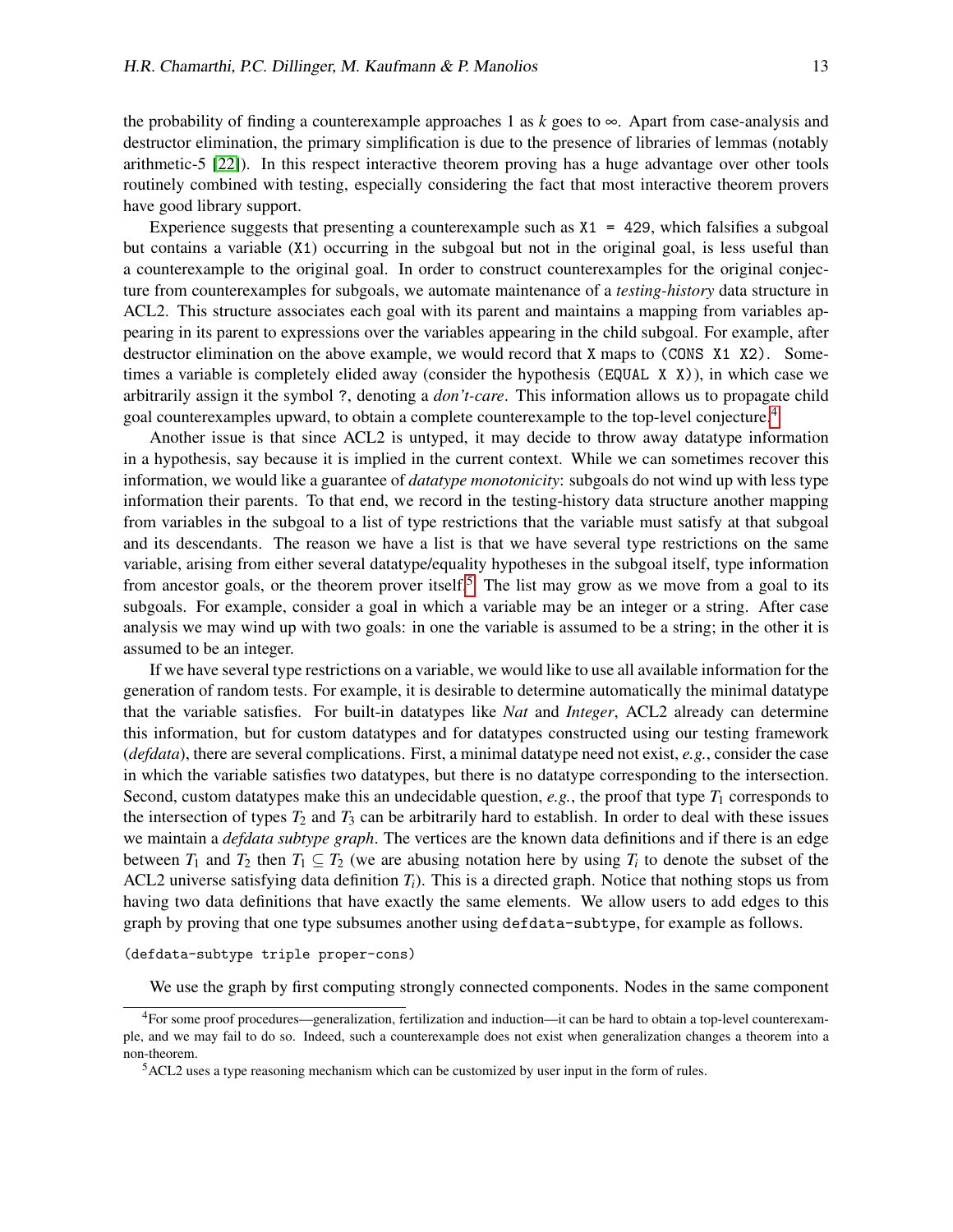are provably equivalent. We then compute the transitive closure of the resulting dag and can use this information to help select the smallest type associated with a variable.

## <span id="page-10-0"></span>5 Improved Theorem Proving with Random Testing

In this section we describe briefly a novel use of testing to direct an automated theorem prover. For more details about how this works, see the discussion of *backtrack hints* in Section [6.](#page-11-0)

The ACL2 proof engine relies on *proof processes* to replace a given goal by a list of goals, such that if each goal in that list is provable then the given goal is provable. One such proof process is *generalization*, which replaces a goal  $G$  by a single new goal,  $G'$ , such that  $G$  is an instance of  $G'$ . It is well-known in the ACL2 community that generalization often produces non-theorems from goals that are theorems. Thus, one will find numerous hints in the ACL2 regression suite, placed manually by ACL2 users, that turn off generalization.

In particular, as an example, consider the following lemma<sup>[6](#page-10-1)</sup> proved as part of an effort to formalize matrix algebra in ACL2 [\[13\]](#page-14-12):

```
(defthm m-=-row-1-implies-equal-dot-2
  (implies (and (m-=-row-1 M2 M3 n p)
                (integerp p)
                (integerp j)
                (>= 10)(>= p j))
           (equal (dot M1 M2 m n j)
                  (dot M1 M3 m n j)))
  :hints (("Goal" :do-not '(generalize) ...)))
```
If the hint :do-not '(generalize) is removed, then the proof fails because a goal is generalized to one that is no longer valid.

We would like to retain the occasional win we get from generalization, but with fewer defeats such as the one mentioned above. Testing helps us by triggering backtracking, as follows. We can arrange, as described in Section [6,](#page-11-0) for testing to be triggered after a generalization. If testing finds a counterexample, then the generalization is discarded, ACL2 backtracks to the state before the generalization, and from there it proceeds without generalizing that particular subgoal. In a proof attempt for the above example, testing prevented six attempts at generalizing a valid goal to an invalid goal by finding a counterexample in each case, and the proof succeeded.

Note that random testing might lead to unstable proofs, where bad generalizations are discarded on some runs of the theorem prover, but not on others, depending on whether random sampling was successful in finding a counterexample or not. One solution is to fix a global constant to be used as the initial random seed for testing a defthm form. A less restrictive solution is to switch to bounded exhaustive testing making sure the bound on the number of tests is fixed to some global constant.

The example above demonstrates that testing can assist the proof activity, by allowing the gainful use of "dangerous" proof techniques (like generalization) while avoiding some of their pitfalls.

<span id="page-10-1"></span><sup>6</sup>The relevant source file can be found at books/workshops/2003/cowles-gamboa-van-baalen matrix/support/ matrix.lisp in the ACL2 regression suite.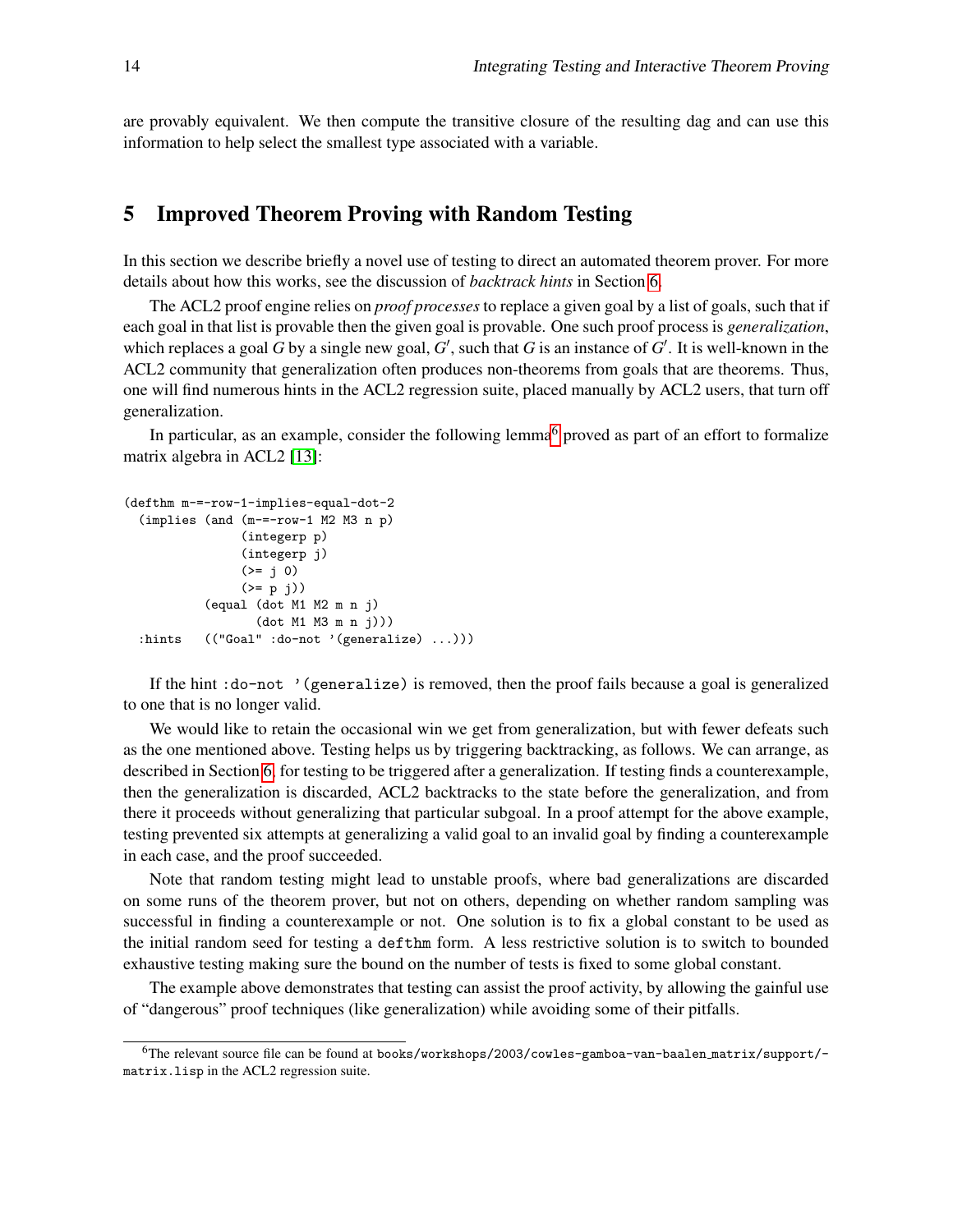### <span id="page-11-0"></span>6 ACL2 Enhancements

In this section we explain how we exploit the ACL2 *hints* mechanism to generate and evaluate tests, when appropriate. These ACL2 enhancements were introduced with Version 3.6 (released August, 2009).

ACL2 has long had a *computed hints* mechanism [\[19\]](#page-15-14) that allows proof hints to be computed dynamically — that is, during a proof attempt — as a function of information pertaining to the current goal. It may thus seem that such a mechanism is well-suited to the integration of testing and proving, using *testing hints* that may direct evaluation of the current goal in various environments.

In order to understand why computed hints were not quite sufficient for that purpose, we must first understand the basic structure of an ACL2 proof attempt. Recall the *waterfall*, discussed in Section [4.](#page-7-0) There is at any time a current goal, which is initially the formula submitted for proof. This goal is handed to a fixed sequence of *proof processes*, including a *simplification* process and, later in the sequence, a *generalization* process. Each process can fail or succeed on the current goal, *G*. The first one that succeeds replaces *G* by a list of goals, whose provability implies the provability of *G*. If none of the processes applies, then the goal is "pushed" for later proof by induction.

When a goal becomes the current goal, ACL2 searches through the available hints until it finds an appropriate hint structure (if any) to apply to that goal. This hint structure is applied at the "top" of the waterfall, that is, before the first process is attempted on the current goal — *not* as each new proof process is attempted on that goal.

There are two problems with this approach, which we describe in turn below. First, in order to use theorem proving for improved testing as described in Section [4,](#page-7-0) we need to apply not only the testing hints, but we also need to apply the user's original hints so that the intended proof is not adversely affected by the testing hints. Yet, as described above, at most one hint structure is chosen. Second, in order to use testing for improved theorem proving as described in Section [5,](#page-10-0) we use testing hints to backtrack, so we want to be able to apply hints *after* a goal has been processed and created proposed child goals. Yet, as described above, hints are processed at the *top* of the waterfall, at which time the resulting child goals have not yet been computed.

The first problem, to allow the application of a user's hint together with testing hints, is conceivably solvable by using computed hints to merge hints; but this would be awkward. Instead, this work has inspired a new, very general utility: a new hint mechanism for specifying easily how to *modify* hints selected for goals. These *override-hints* [\[20\]](#page-15-15) are expressions to evaluate, each of which can mention the variable HINT-SETTINGS, which is bound initially to reflect the hint structure selected for the goal (or nil if none is found). Then each override-hint is evaluated in turn, where the result of each is the value of HINT-SETTINGS used for evaluation of the next override-hint. The final such result is supplied as the hint to use for the goal. A utility add-override-hints allows the user to add override-hints to the global environment.

We turn now to the second problem: how to support backtracking as used in Section [5,](#page-10-0) in which the ACL2 hint mechanism can discard a harmful attempt at generalization. Such a capability requires knowing that generalization is the applicable proof process, as well as knowing the goal resulting from the generalization. The hint mechanism applied at the top of the waterfall would be at best awkward to use; one would have to figure out how to invoke the waterfall explicitly to predict what will happen, and then generate a hint based on that result.

Instead, this work has inspired the addition to ACL2 of a *backtrack hint* mechanism [\[17\]](#page-15-16). A backtrack hint is applied *after* a proof process has been applied to a goal, *G*. The hint's value is an expression that can refer to variables clause-list and processor. That expression is then evaluated in an environment in which these two variables are bound respectively to the list of resulting goals and the proof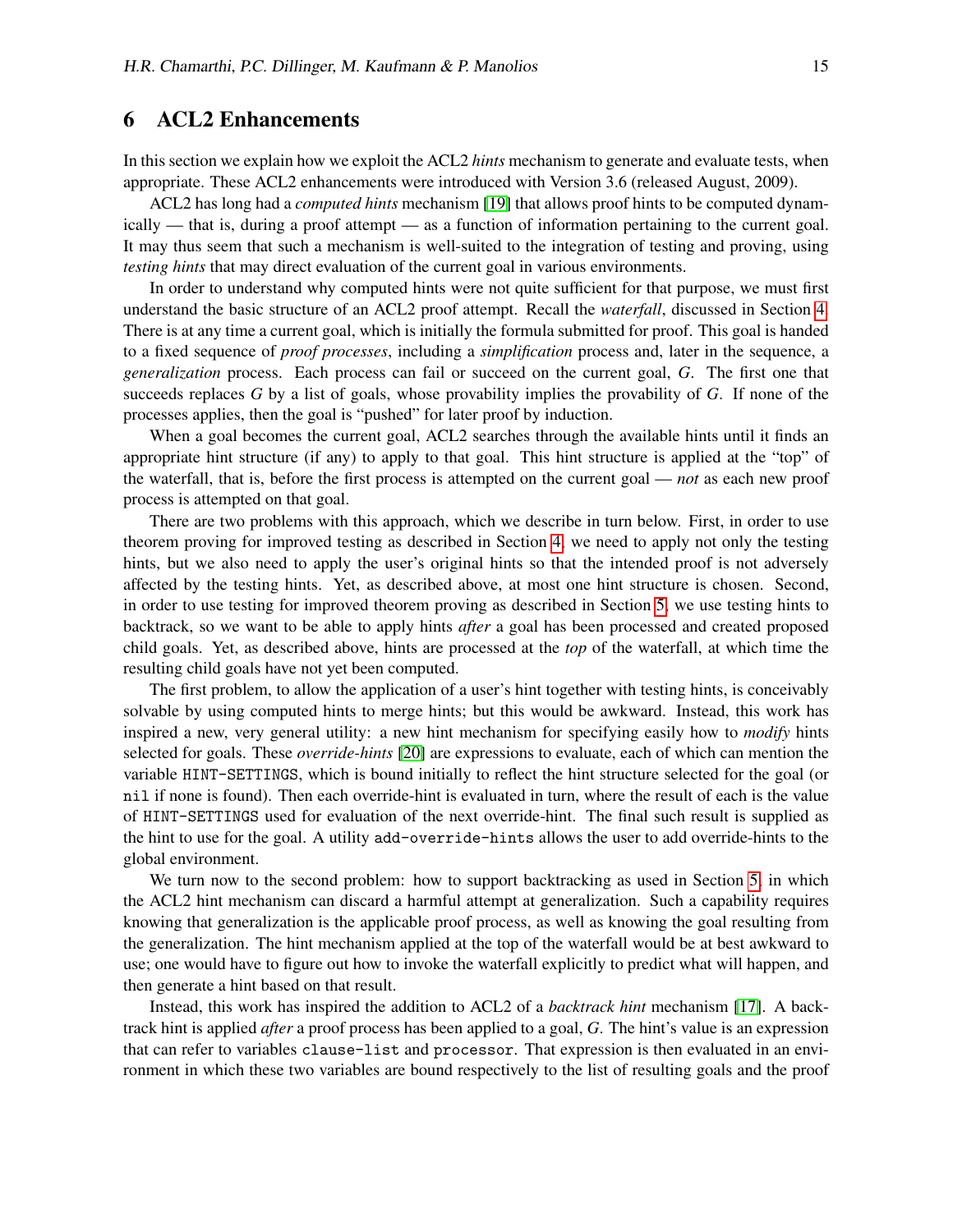process that has just been applied. The evaluation result is either the special value nil, indicating that the backtrack hint is to be ignored, or an object specifying the hint structure to be applied to *G*. In the latter case, the clause list resulting from the proof process is discarded, and *G* is sent back through the waterfall with the new hint structure.

Let us see how backtrack hints support improved theorem proving as described in Section [5.](#page-10-0) Consider

```
(add-default-hints '((test-gen-checkpoint)))
```
which indicates that the arity-0 function test-gen-checkpoint is to be applied to a goal in order to generate a hint structure. Evaluation of the expression (test-gen-checkpoint), in turn, generates a backtrack hint. The code below specifies that this backtrack hint should be applied to every goal, not just the current goal, by using :computed-hint-replacement t. That backtrack hint says that if the proof process that applies to the goal is the generalization process, then ACL2 should run our testing apparatus to look for a counterexample. If there is a counterexample (i.e., if res is true), then the backtrack hint generates a hint structure specifying that the goal should be re-tried with generalization turned off.

```
(defun test-gen-checkpoint ()
  '(:computed-hint-replacement t
    :backtrack
    (cond
     ((eq processor 'generalize-clause)
      (er-let*
       ((res (test-clause (car clause-list) state)))
       (value (cond (res '(:do-not '(generalize)))
                     (t nil)))))
     (t \text{ (value nil)})))
```
Finally, we remark that override-hints are useful in combination with backtrack hints: instead of the add-default-hints form described above, an override-hint can be used with a new version of test-gen-checkpoint. This new version *extends* the existing hint structure with a suitable backtrack hint, where that backtrack hint also extends the existing hint structure (so that if the generalization is discarded, then the user's hints are still respected).

```
(add-override-hints
'((test-gen-checkpoint hint-settings)))
```
# <span id="page-12-0"></span>7 Experiences

We describe two experiences using the counterexample generation capabilities of ACL2s. One involves using counterexamples to teach students how to reason about their programs and the other involves an example from an expert.

For several years, we have been teaching freshman students at Northeastern University how to reason about programs. We have used ACL2s and it has been an invaluable teaching aid. One place where students often struggle is in writing specifications. They sometimes make logical and conceptual mistakes, and they often omit required hypotheses. Therefore, they often try to prove conjectures that are false. In large part, the motivation for this work was to help students by providing them with counterexamples. In this, we have succeeded because our testing framework tends to find counterexamples easily. The counterexamples allow students to see what is wrong with their conjectures, in terms they readily understand. Without the counterexamples we generate, students are left trying to determine whether they need more lemmas or whether their conjectures are false, a skill that takes time to develop. From a usability point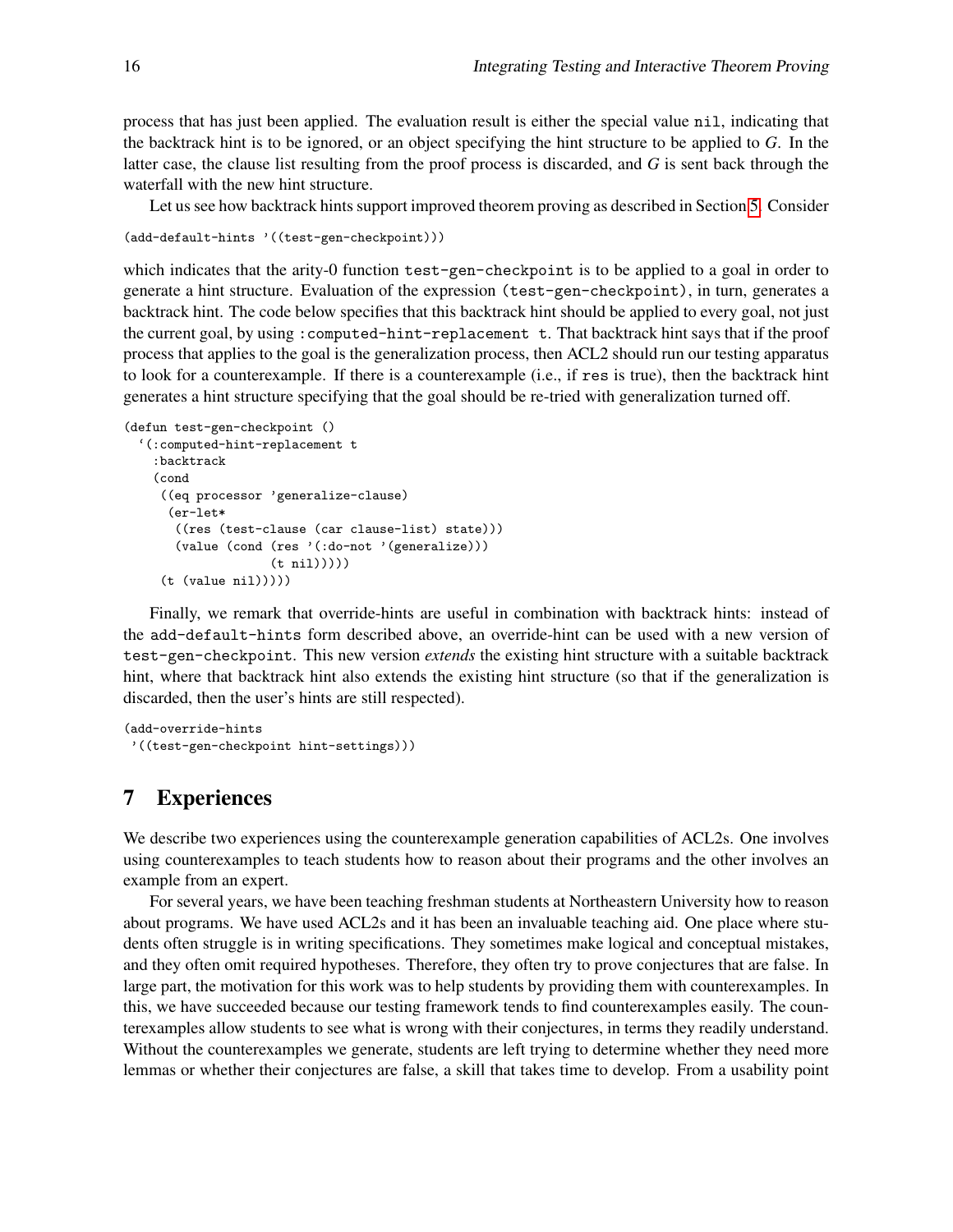of view, we note that our testing framework has the nice property that it does not incur any cognitive load on the user. Students do not have to enable testing; they do not have to give it hints; they do not have to invoke it. Testing is just an invisible, natural part of the theorem proving process.

Our counterexample generation can also be fruitfully used by experts. Consider the following conjecture:

```
(thm (implies (and (real/rationalp a)
                   (real/rationalp b)
                   (real/rationalp c)
                   (50a)( 0 b)
                   (0 c)(\leq - (expt a 2) (* b (+ c 1)))(\le b (+ 4 c)))(< (expt (- a 1) 2) (* b c))))
```
An ACL2 expert who uses ACL2 to reason about industrial designs asked the ACL2 mailing list for help in proving (his formulation of) the above conjecture with ACL2. However, his conjecture was missing a hypothesis. ACL2s immediately came up with a counterexample:

```
Random testing ''Subgoal 1" with type alist
((A . RATIONAL) (B . RATIONAL) (C . RATIONAL))
We falsified the conjecture. Here are counterexamples:
--(A \ 1/7), (B \ 2/11) and (C \ 2/9)...
```
We indicated that the conjecture was not true, and the expert quickly strengthened one of the hypotheses to  $a \geq 1$ . Three ACL2 users then quickly replied with successful proofs, and an ACL2s proof took advantage of automatically included libraries for reasoning about arithmetic [\[22\]](#page-15-13). In fact, with a little bit of trial and error, we were able to generalize the theorem by removing hypotheses (< 0 b) and (< 0 c). Using binary search we also replaced ( $\leq 1$  a) with ( $\leq 3/4$  a). We know that the bound is tight because  $(\leq 3/4)$  a) leads to a counterexample. We also know no further hypotheses can be removed because doing so leads to our framework generating counterexamples.

The moral of the story here is that if the expert had submitted his conjecture to ACL2s, he would have immediately been presented with a counterexample. He would have then fixed the hypothesis and would have been rewarded with a QED.

### 8 Conclusions and Future Work

Our work integrates random testing seamlessly with theorem proving, resulting in a system with powerful, automatic testing capabilities and more guidance in proof discovery. We identify four contributions. First, we show how to use the power of an interactive theorem prover for better testing. Second, we show how to use testing to make interactive theorem proving more powerful and automatic. Our third contribution is a set of enhancements to the ACL2 theorem prover's hint mechanism that were developed to support this work and that we expect will be of interest to the wider interactive theorem proving community. Our fourth contribution is the implementation of the above ideas in the ACL2 Sedan, a freely available theorem prover which has been used to teach several hundred freshman students how to reason about programs.

For future work, we plan to explore more powerful algorithms for generating counterexamples. We also plan to explore support for intersection types and more powerful methods for determining where in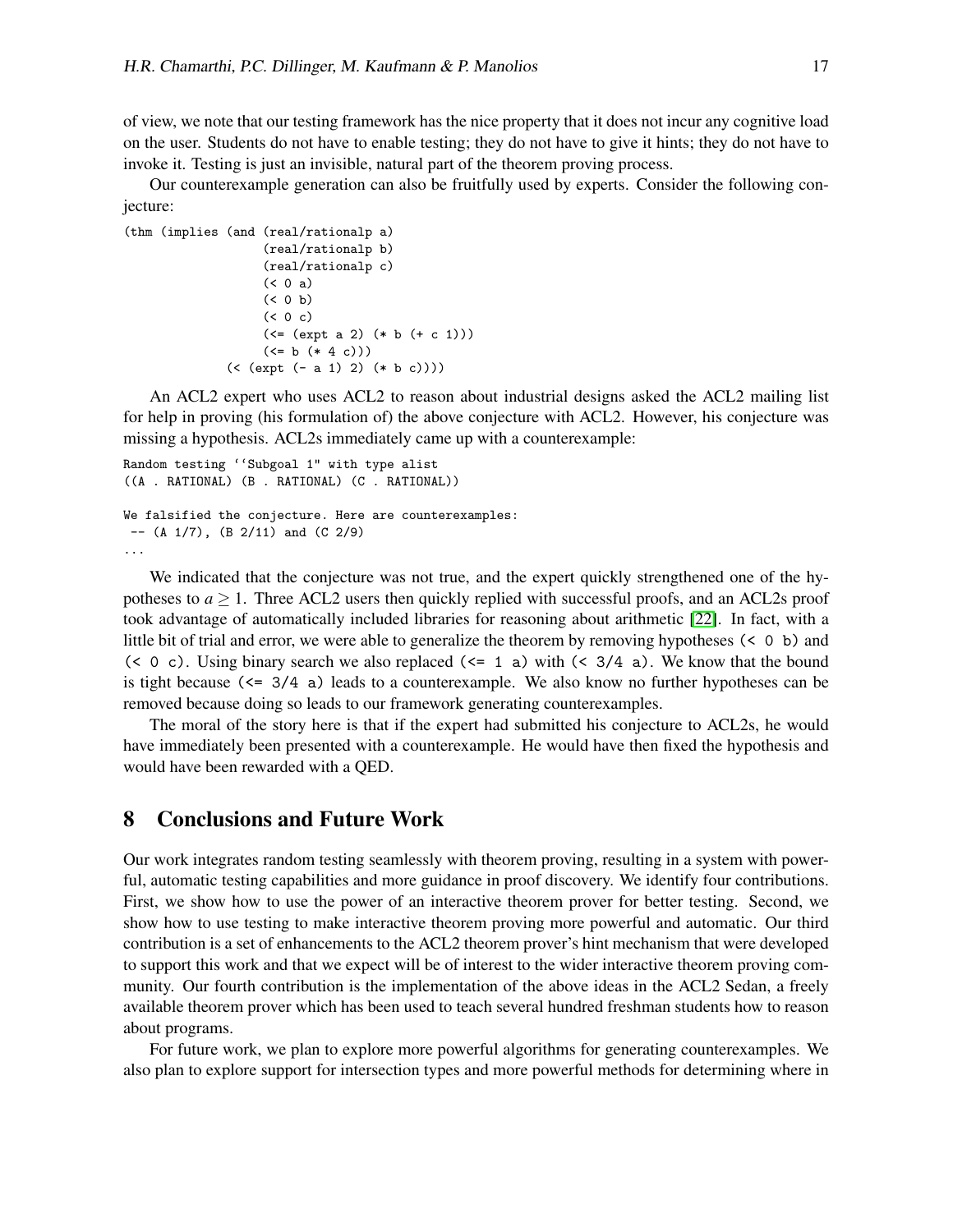the partial order of types user defined datatypes belong, along with automatic generation of rules to relate different such types. (J Moore [private communication] is exploring similar support and methods, which may lead to collaborative solutions.) Finally, we plan to explore the integration of constraint solving and decision procedures into our framework, for even better counterexample generation.

## 9 Acknowledgements

This research was funded in part by NASA Cooperative Agreement NNX08AE37A, DARPA Grant 10655648, and NSF grants CCF-0429924, IIS-0417413, CCF-0438871, CNS-0910913, and CCF-0945316. Kaufmann also thanks the Texas – United Kingdom Collaborative for travel support to Cambridge, England, and the Computer Laboratory at the University of Cambridge for hosting him during preliminary preparation of this paper.

## References

- <span id="page-14-2"></span>[1] Stefan Berghofer & Tobias Nipkow (2004): *Random Testing in Isabelle/HOL*. In: SEFM, IEEE Computer Society, pp. 230–239. Available at <http://doi.ieeecomputersociety.org/10.1109/SEFM.2004.36>.
- <span id="page-14-4"></span>[2] Jasmin Christian Blanchette & Tobias Nipkow (2010): *Nitpick: A Counterexample Generator for Higher-Order Logic Based on a Relational Model Finder*. In Matt Kaufmann & Lawrence C. Paulson, editors: ITP, Lecture Notes in Computer Science 6172, Springer, pp. 131–146, doi[:10.1007/978-3-642-14052-5](http://dx.doi.org/10.1007/978-3-642-14052-5_11) 11. Available at <http://dx.doi.org/10.1007/978-3-642-14052-5>.
- <span id="page-14-11"></span>[3] R. S. Boyer & J S. Moore (1979): *A Computational Logic*. Academic Press, New York.
- <span id="page-14-7"></span>[4] Achim D. Brucker & Burkhart Wolff (2004): *Symbolic Test Case Generation for Primitive Recursive Functions*. In Jens Grabowski & Brian Nielsen, editors: FATES, Lecture Notes in Computer Science 3395, Springer, pp. 16–32. Available at [http://dx.doi.org/10.1007/978-3-540-31848-4\\_2](http://dx.doi.org/10.1007/978-3-540-31848-4_2).
- <span id="page-14-8"></span>[5] Matthieu Carlier & Catherine Dubois (2008): *Functional Testing in the Focal Environment*. In Bernhard Beckert & Reiner Hähnle, editors: TAP, Lecture Notes in Computer Science 4966, Springer, pp. 84–98. Available at [http://dx.doi.org/10.1007/978-3-540-79124-9\\_7](http://dx.doi.org/10.1007/978-3-540-79124-9_7).
- <span id="page-14-5"></span>[6] Robert Cartwright (1981): *Formal Program Testing*. In: POPL, pp. 125–132. Available at [http://doi.](http://doi.acm.org/10.1145/567532.567546) [acm.org/10.1145/567532.567546](http://doi.acm.org/10.1145/567532.567546).
- <span id="page-14-10"></span>[7] Harsh Raju Chamarthi & Peter C. Dillinger: *Data Definition framework in ACL2 Sedan*. In preparation.
- <span id="page-14-1"></span>[8] Koen Claessen & John Hughes (2000): *QuickCheck: a lightweight tool for random testing of Haskell programs*. In: ICFP, pp. 268–279. Available at <http://doi.acm.org/10.1145/351240.351266>.
- <span id="page-14-6"></span>[9] Jeremy Dick & Alain Faivre (1993): *Automating the Generation and Sequencing of Test Cases from Model-Based Specifications*. In Jim Woodcock & Peter Gorm Larsen, editors: FME, Lecture Notes in Computer Science 670, Springer, pp. 268–284. Available at <http://dx.doi.org/10.1007/BFb0024651>.
- <span id="page-14-0"></span>[10] Peter C. Dillinger, Panagiotis Manolios, Daron Vroon & J. Strother Moore (2007): *ACL2s: "The ACL2 Sedan"*. Electr. Notes Theor. Comput. Sci. 174(2), pp. 3–18. Available at [http://dx.doi.org/10.1016/](http://dx.doi.org/10.1016/j.entcs.2006.09.018) [j.entcs.2006.09.018](http://dx.doi.org/10.1016/j.entcs.2006.09.018).
- <span id="page-14-3"></span>[11] Peter Dybjer, Qiao Haiyan & Makoto Takeyama (2003): *Combining Testing and Proving in Dependent Type Theory*. In David A. Basin & Burkhart Wolff, editors: TPHOLs, Lecture Notes in Computer Science 2758, Springer, pp. 188–203. Available at [http://dx.doi.org/10.1007/10930755\\_12](http://dx.doi.org/10.1007/10930755_12).
- <span id="page-14-9"></span>[12] John D. Erickson (2007): *Backtracking and Induction in ACL2*. In: Seventh International Workshop on the ACL2 Theorem prover and its Applications (ACL2 '07).
- <span id="page-14-12"></span>[13] Ruben Gamboa, John Cowles & Jeff Van Baalen (2003): *Using ACL2 Arrays to Formalize Matrix Algebra*. In: Fourth International Workshop on the ACL2 Theorem Prover and Its Applications (ACL2 '03).